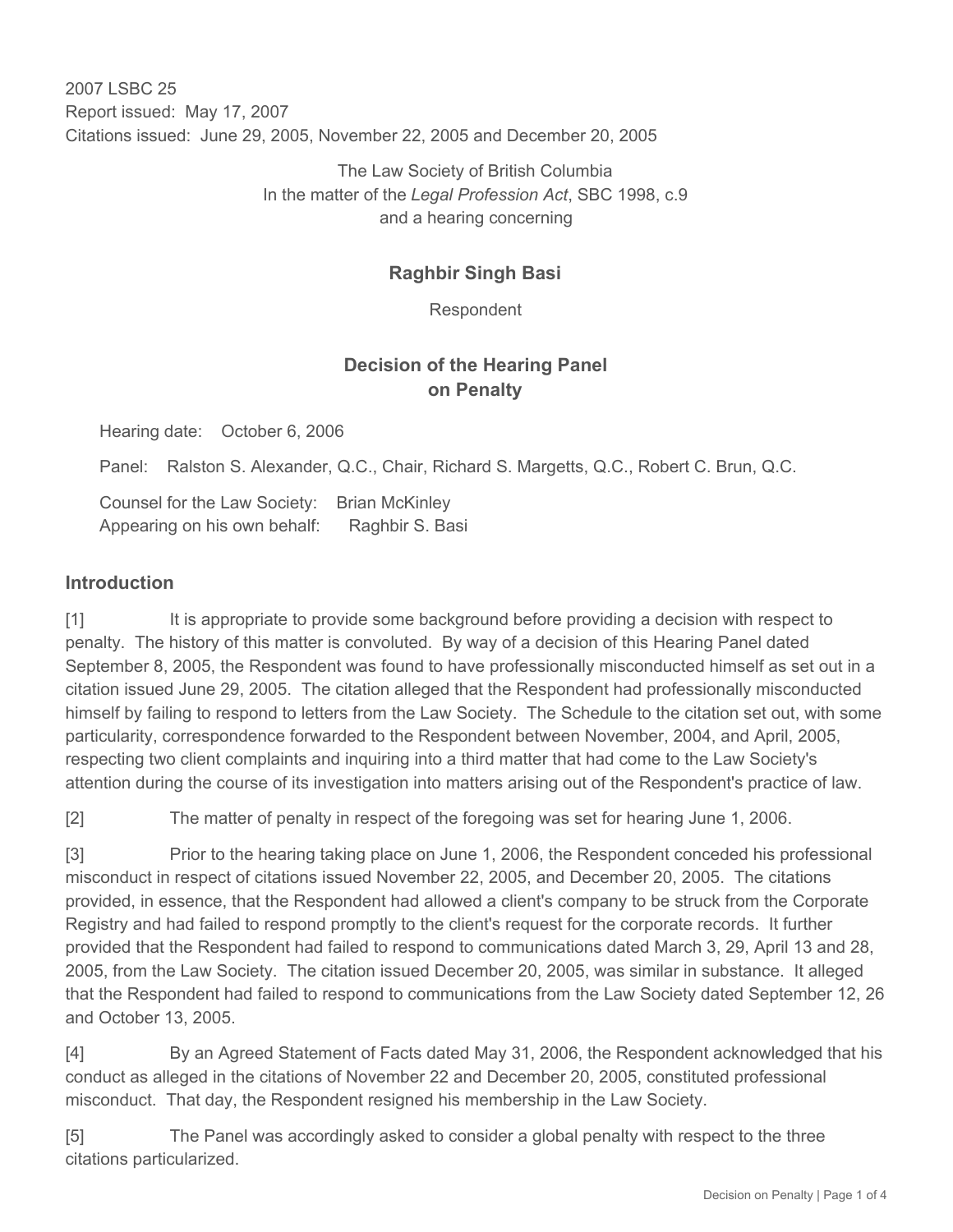# **The Conduct of the Hearing**

[6] As stated, the penalty hearing initially commenced June 1, 2006. The Respondent did not attend on this date. It was understood by the Respondent, consequent upon discussion with Law Society counsel, that Law Society counsel would be seeking a lengthy suspension. Predicated upon the foregoing, the Respondent did not attend the hearing.

[7] At the hearing on June 1, 2006, Law Society counsel submitted that a lengthy period of suspension was appropriate. During the course of the hearing, however, the Panel raised concerns as to whether the Respondent might be considered, in all the circumstances, ungovernable and appropriately disbarred. Given that the Respondent had not been alerted to that possible penalty, Law Society counsel and the Panel were concerned that the Respondent should be given a further opportunity to make submissions if he wished.

[8] The matter was reset for hearing on October 6, 2006. The Respondent attended at that time.

## **The Issue of Ungovernability**

[9] Law Society counsel provided the following authorities for the Panel's consideration; *Law Society of Upper Canada v. Hicks*, [2005] L.S.D.D. No. 6, *Law Society of Manitoba v. Ward*, [1996] L.S.D.D. No. 119, and *Law Society of Upper Canada v. Fenik,* [2005] L.S.D.D. No. 72.

[10] We do not propose to review the law as it was set out in those decisions, save to point out that we adopt the approach of the Hearing Panel in *Hicks* (supra) to the effect that:

[45] There is no fixed definition of ungovernability. The cases which deal with ungovernability make little attempt to define or delineate this aspect of professional misconduct. There is no case that says: " This is where you cross the line into ungovernability" . Instead, a factual analysis is needed on a case-by-case basis. [authorities omitted]

[11] We adopt the approach of the Panel in *Hicks* (supra) as a correct statement of the law and have used it in the following analysis.

[12] The Respondent gave evidence on his own behalf. He acknowledged his professional misconduct and confirmed the Agreed Statement of Facts. He deposed that he had not been at the last hearing due to his inability to pay the travel costs associated with travelling from Victoria to Vancouver.

[13] The Respondent gave evidence to the effect that he did not blame anyone for his circumstances. He was responsible for the situation in which he found himself.

[14] The Respondent deposed, and there was no evidence to the contrary, that he did not drink, did not partake of drugs and, in fact, rarely took medication.

[15] He stated that he had " become a lawyer for the wrong reasons." He had an honours degree in Criminology and had been accepted to pursue a doctoral program in Philosophy at Simon Fraser University. However, due to family circumstances, he elected to stay in Victoria and attend law school at the local university.

[16] He was initially quite successful in practice. He undertook some " high profile" criminal work. His facility with Punjabi caused him to attract a lot of real estate work and provided a solid client base. However, as his real estate practice developed, he was approached by developers to see if he could assist them by backing their ventures, which he did. Unfortunately, these business opportunities soured, and a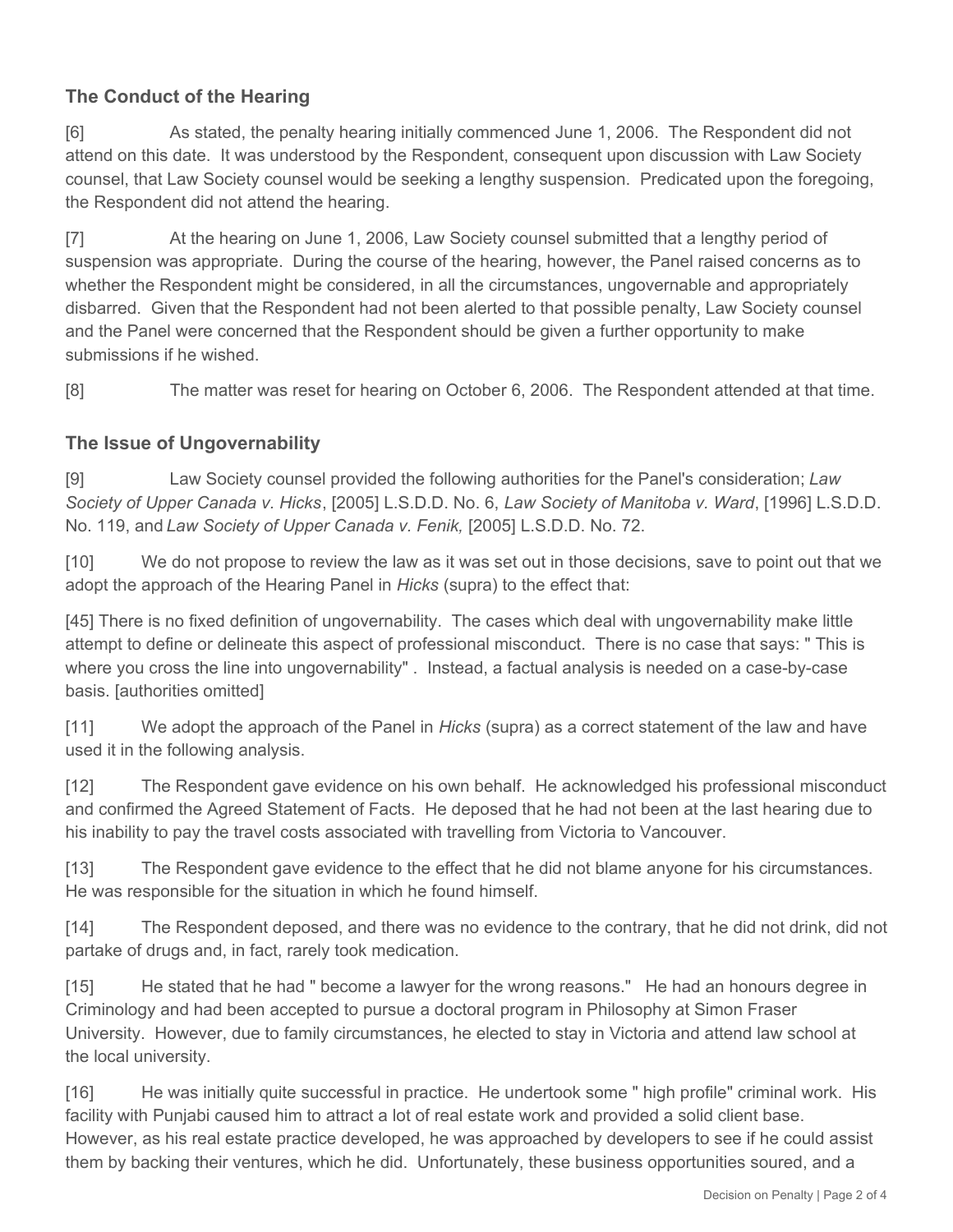significant amount of money was lost.

[17] It seems this was a turning point for the Respondent. He began to develop depression; his practice was neglected. This led to complaints and, as he put it, " the evidence of that is why we are here today."

[18] The Respondent acknowledged that he should have dealt with issues as they arose. He stated that he ought not to have become a lawyer to begin with, but that, since his earlier suspension for similar problems in 2004, he has come to recognize that the decision of the Benchers was appropriate and that being a lawyer was something that he did not wish to do. The Respondent pointed out that, when he was focused, he was a good lawyer. The Respondent acknowledged the responsibility of the Law Society to govern the profession and the necessity for members to respect the authority of the Society in discharging that responsibility.

[19] By contrast, in *Ward* (supra) the lawyer continued, at the time of the hearing, to fail to communicate with the Law Society. Mr. Ward did not provide any explanation or excuse of any kind whatsoever for his activities. The Respondent in this case felt strongly that he had suffered depression for a considerable period of time and that had caused his failure to respond. His failure to communicate was not driven by a defiance of Law Society authority. He pointed out in respect of his own circumstances that he had communicated during the course of the hearing with Law Society counsel, acknowledged the authority of the Law Society and would abide by the Benchers' decision.

[20] The Respondent gave evidence in a forthright and reasonable fashion. While he did not present medical evidence as to his condition, it seemed to the Panel that he had struggled and was continuing to struggle, though hopefully making improvement, in dealing with his psychological circumstances. The Panel encouraged the Respondent to seek treatment.

[21] The Respondent gave evidence to the effect that he would likely not practise law in the future. The Panel was not satisfied that such statement of intention was given objectively, but more as a result of the Respondent's remorse and as a consequence of his fragile psychological condition. The Panel was, and remains, of the view that it is able to adequately protect the public while avoiding the consequences to the Respondent of disbarment in crafting an appropriate penalty in these circumstances.

[22] It is noted that, in the *Fenik* (supra) decision, conduct that constituted ungovernability was of a more serious nature, including a misappropriation of trust funds. The Panel noted in *Fenik* that " although unresponsiveness, rather than dishonesty, is the centerpiece of the member's misconduct here, there were instances where the member was not candid with the Society, clients or fellow solicitors."

[23] This Panel has no evidence of any similar conduct on the part of the Respondent.

## **Conclusion**

[24] Accordingly, and after consideration of all of the circumstances before us, the Panel is not satisfied that the Respondent is ungovernable. The remedy of disbarment is extreme and ought only to be imposed in circumstances where the protection of the public can only be achieved through such a remedy. We are of the view that a suspension and terms upon which the Respondent may apply for reinstatement to the Law Society are appropriate to protect the public in this matter.

[25] Accordingly, the Panel has determined that:

1. The Respondent should be suspended for 18 months.